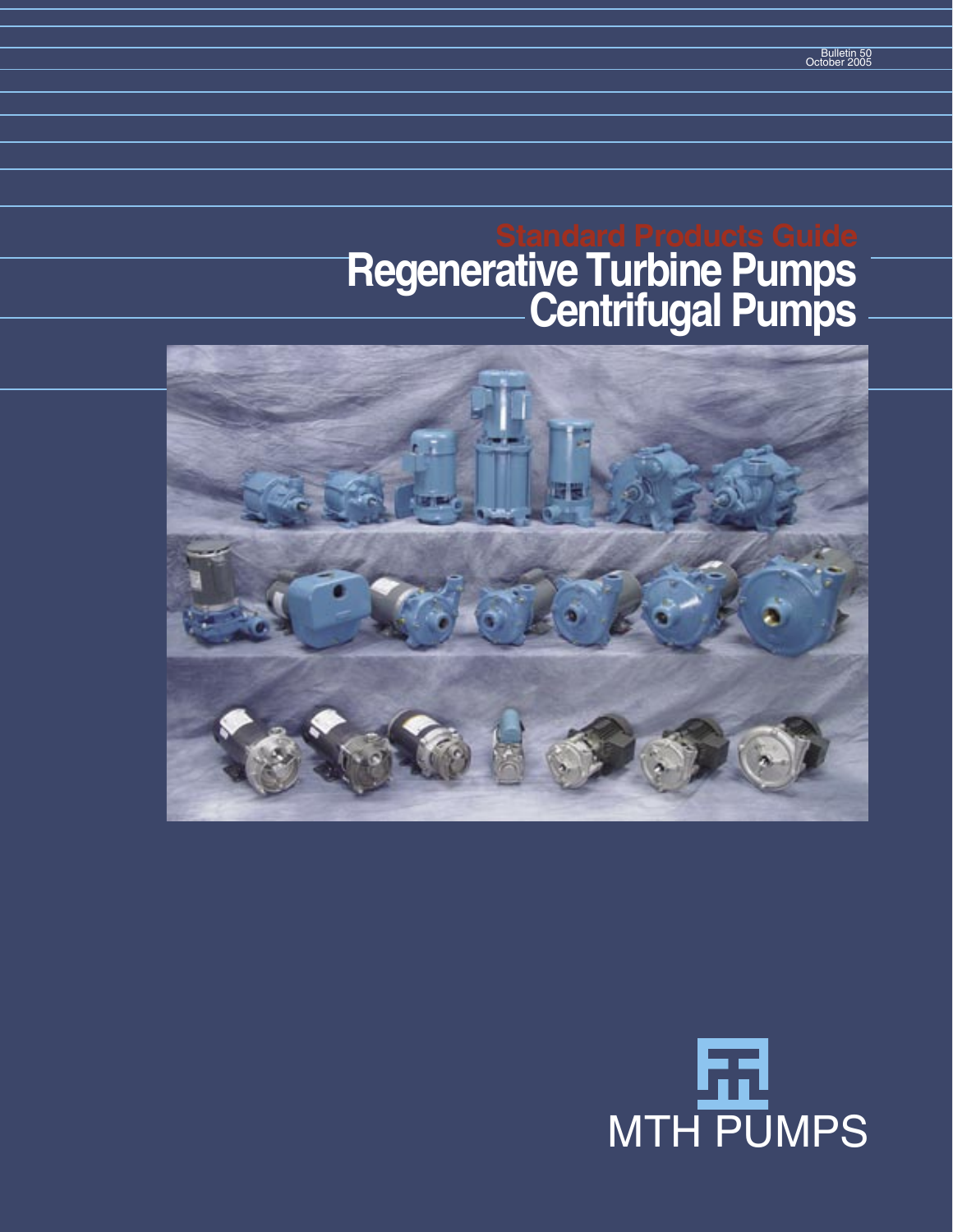# **MTH PUMPS Single Stage Close-coupled Turbine Products**

MTH Pumps is a commercial and industrial pump manufacturer serving a wide variety of markets and industries including boiler feed, condensate return, chillers / temperature controllers, water services, refrigeration, petroleum, as well as many chemical process applications. Our Standard Product lines include mechanically sealed regenerative turbines for low flow, high pressure, applications (up to 1000PSI / 150GPM) as well as two lines of small centrifugals (155PSI / 230GPM). All pumps are tested before shipment. We also have custom engineered products such as sealless canned versions of our turbine product lines as well as a large line of sealless canned centrifugals in ranges up to 300PSI and 2000GPM. In fact, to our knowledge, MTH Pumps offers the broadest line of regenerative turbine and sealless canned pump products available in the world. We also have extensive experience custom designing pumps for specific OEM needs where high reliability and cost reduction are a primary concern. If you don't find what you are looking for in the Standard Products you see within this brochure, please consult our website at WWW.MTHPumps.com or contact us at Sales@MTHPumps.com.



The MTH P31 Series regenerative turbine pumps handle variable capacities up to 5 gallons per minute and 250 feet of head at temperatures up to 250°F. These units also feature an adjustable casing to provide variable performance output or readjustment of worn internal clearances to extend service life. It's compact size and top suction and discharge allow for installation in tight enclosures. The P31's open vented motor utilizes solid state starting and carries UL and CE approvals. These units are

offered with stainless steel casings only. Standard construction includes a nickel-silver impeller, a carbon/ceramic seal, and Viton elastomers.

#### OPTIONAL FEATURES

The P31 Series pump offers an optional integral relief valve. Alternative motor options including three phase and sealless canned are also available. W88 impellers, as well as, alternative seal materials, and elastomers are available on request.

The T31, E41, and E51 Series closecoupled regenerative turbine pumps utilize our custom manufactured dual face 3450RPM D3 motors that incorporate a 304 stainless steel shaft and heavy-duty bearing. The stainless steel shaft eliminates the necessity of a shaft sleeve, thereby reducing the parts count and simplifying OEM maintenance and servicing procedures. All D3 motors also feature a two-pole 50//60Hz rating, as well as UL and CE approvals useful for

### RANGE

| <b>Series</b>   | Maximum<br>Capacity<br>(GPM) | Maximum<br><b>Pressure</b><br>(PSI) |
|-----------------|------------------------------|-------------------------------------|
| P31             | 5                            | 110                                 |
| <b>T31</b>      | g                            | 100                                 |
| E41             | 20                           | 150                                 |
| E <sub>51</sub> | 32                           | 250                                 |



OEM's with worldwide customers. The three-phase versions of the D3 motors feature a compact TEFC enclosure and a range from 1/3 to 3HP. The single phase D3 motors have an ODP enclosure and a range from 1/3 to 2HP. The E41 and E51 are also available in a close-coupled vertical flange mount configuration. Standard construction includes a bronze impeller, a carbon/ceramic seal, and buna elastomers.

#### OPTIONAL FEATURES

Construction materials of all iron, all bronze, and 316 stainless steel are available. Special seal materials, elastomers, and internal seal flush are available for temperature and fluid compatibility.

### **T31 • E41 • E51 Series**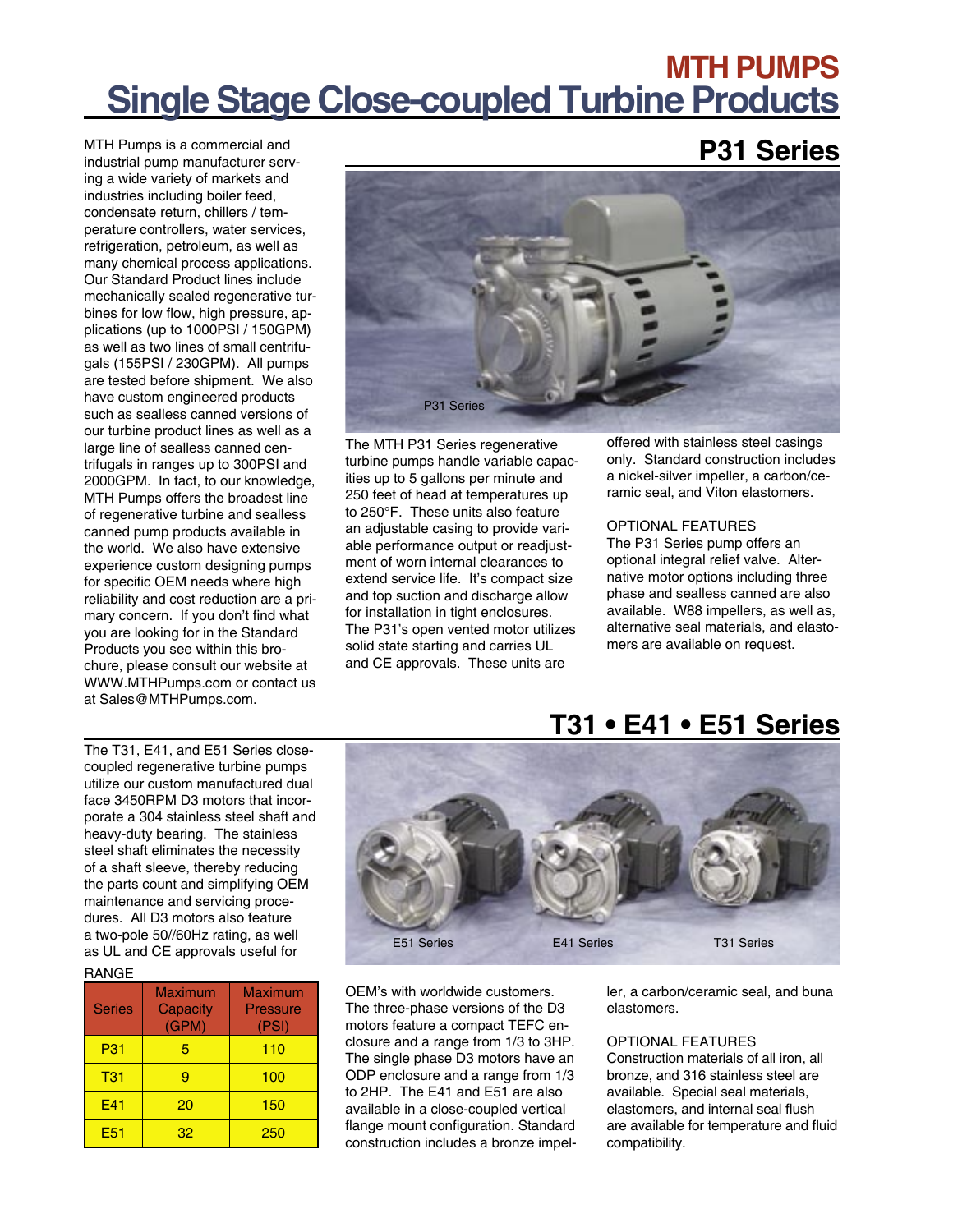# **MTH PUMPS Single Stage Turbine Products**

### **T41 • T51 Series**

MTH T41 and T51 Series regenerative turbine pumps, like their E41 and E51 OEM versions, offer excellent performance in low flow, high head, clean fluid applications, but offer additional mounting and motor options for extended range and more specialized services. Like all of our turbine products, these units combine the latest concepts in turbine hydraulic design optimization, with computer controlled manufacturing, to produce high efficiency and performance with low NPSH requirements. These easily serviceable pumps provide long life in clean fluid applications featuring a floating, self-adjusting impeller design with no metal to metal contact. This design is especially suited to high purity and low fluid lubricity applications where the carbon vanes and metal gears of many positive displacement pumps are troublesome. Regenerative turbine impellers also effectively handle high percentages of entrained vapor to help reduce the possibility of vapor lock. All pumps are 100% tested to guarantee performance prior to shipment.

#### **CONSTRUCTION**

Standard construction is cast iron bronze fitted. Internal wetted cast iron parts are electroless nickelplated and the double-sided bronze impeller is hydraulically balanced to minimize wear. A replaceable stainless steel shaft sleeve is also provided for maximum fluid compatibility. Standard seals are rated for 230°F.



### OPTIONAL FEATURES

Construction materials of all iron, all bronze, and 316 stainless steel are available. Pumps can also be pedestal mounted for flexible coupling drive by almost any type of motor. Special

seal materials, elastomers, internal seal flushes, and seal cooling jackets are available for temperature and fluid compatibility. Sealless canned ST41 and ST51 Series also available.

### **T41 • T51 Mounting Options**



#### RANGE

| <b>Series</b> | <b>Maximum</b><br>Capacity<br>(GPM) | Maximum<br><b>Pressure</b><br>(PSI) |
|---------------|-------------------------------------|-------------------------------------|
| T41           | 20                                  | 150                                 |
| T51           | 40                                  | 250                                 |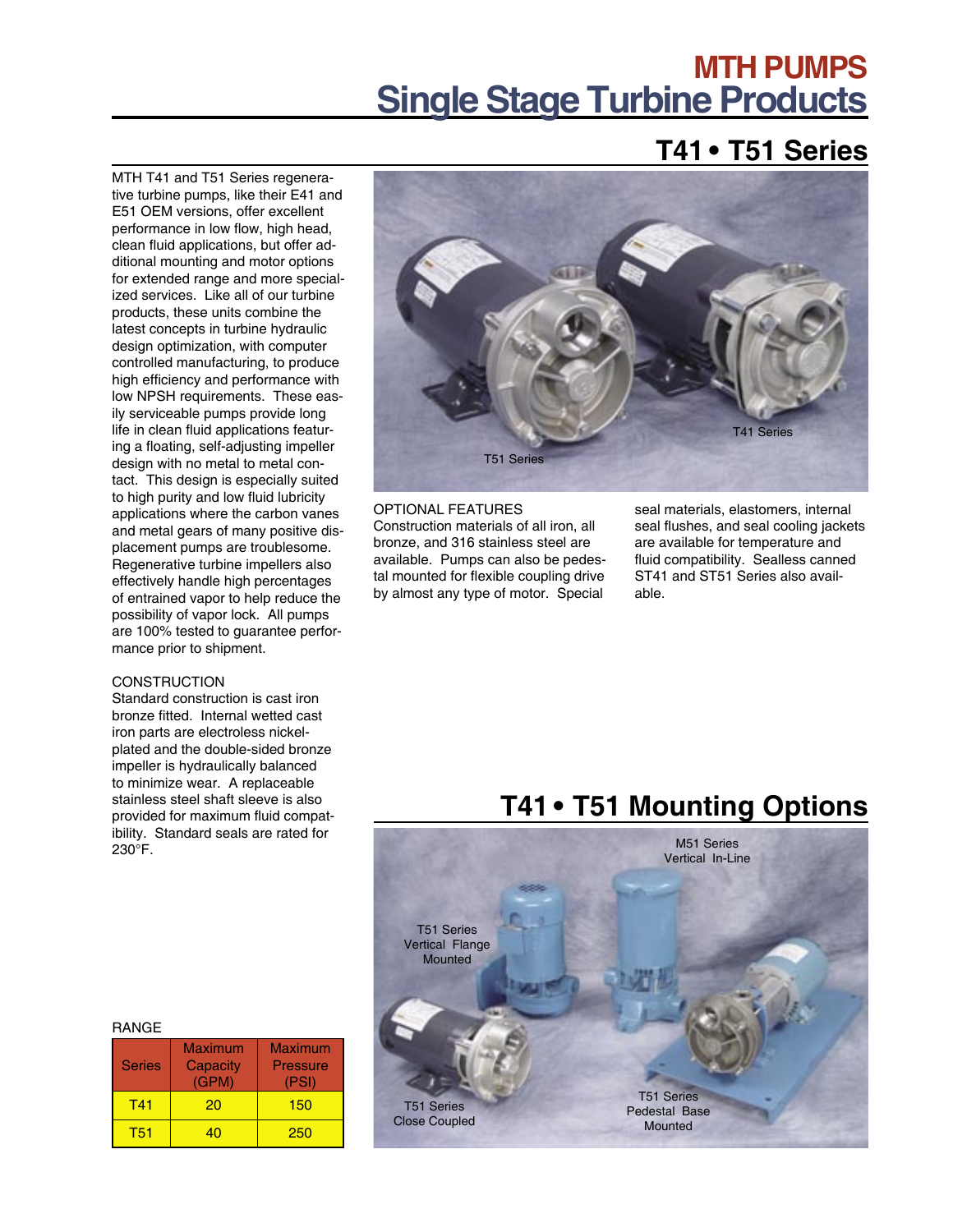## **MTH PUMPS High Pressure Multi-stage Turbine Pumps**

MTH M50 and L50 Series Regenerative Turbine Pumps are multi-stage versions of the popular T51 Series and are ideally suited for low flow applications (2 to 38 GPM) requiring higher discharge pressures than are available from a single stage unit. Head pressures to 2300 feet are available in a five stage M55. Both the M50 and L50 Series are available in close coupled, vertical base mount and horizontal pedestal base mounted configurations. For applications with low vapor pressure fluids, or where NPSH availability is low, the L50 Series adds a low NPSHR centrifugal inducer stage to help feed the high pressure regenerative turbine stages. Standard 56C face motors are used up to 3 HP. Vertical base mount pump motors 5 HP and larger are TEFC enclosure. Pedestal base mount pumps utilize standard rigid base motors.

### **CONSTRUCTION**

Standard construction is cast iron bronze fitted. Iron parts are hard electroless nickel plated. Impellers are bronze, hydraulically balanced, and self-centering to minimize side wear. Pump shafts are 416 stainless steel, while interstage bushings are carbon/graphite in a stainless steel cartridge. Pump bearing pedestal and motor are furnished with permanently lubricated sealed ball bearings for maintenance free service. "O" ring gaskets are utilized to assure sealing and for ease of maintenance. Standard mechanical seals are rated for 230°F operation and furnished with a flush line on multistage pumps. All pumps are 100% tested to verify performance prior to shipment.

#### RANGE

| <b>Series</b>  | Maximum<br>Capacity<br>(GPM) | <b>Maximum</b><br><b>Pressure</b><br>(PSI) |
|----------------|------------------------------|--------------------------------------------|
| <b>M50/L50</b> | 38                           | 1000                                       |



### OPTIONAL FEATURES

All iron, all bronze, and cast 316 stainless steel construction is available from stock. Buna, EPR, Viton, Neoprene and Teflon "O" ring and seal elastomer materials, as well as silicon carbide, tungsten carbide, ni-resist, and graphite loaded silicon carbide seal seats are also available. For sealless canned versions of these units, see the SM50 and SL50 Series.

### **L50 Series Inducer**

L50 Series inducer style pumps are designed specifically for applications where the net positive suction head available at the pump inlet is limited, such as in boiler feed water deaerator and refrigerant services. A centrifugal style impeller with good low NPSH characteristics is utilized to lower the inlet head requirements.

This first stage impeller is used in conjunction with a multi-vane diffuser to provide the second stage regenerative turbine with adequate suction head.

L50 Series pumps can effectively handle NPSH availability as low as two feet, depending on the model and capacity.

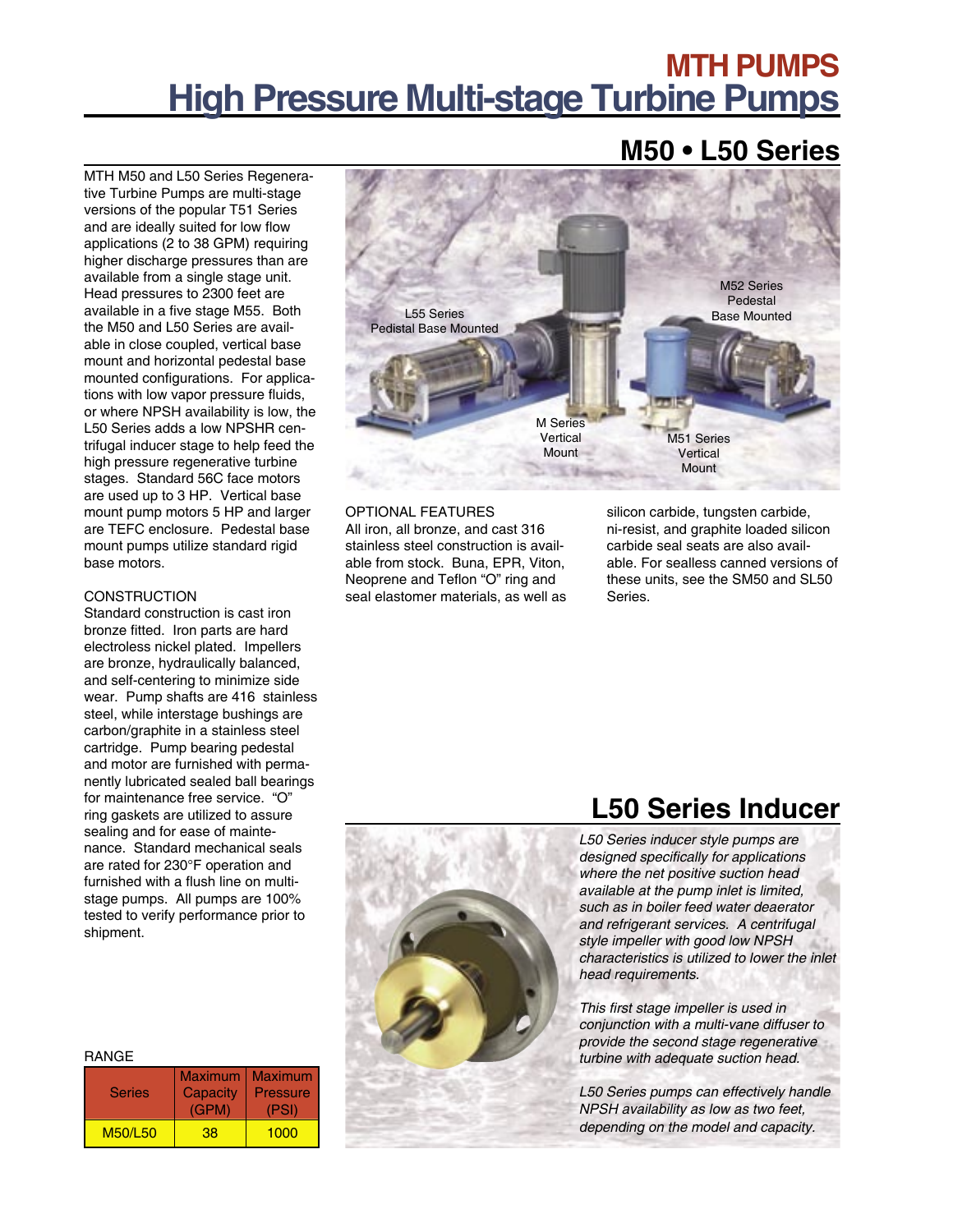# **MTH PUMPS Turboflex Multi-stage Turbine Pumps**

mounted 100 and 200 Series regenerative turbine pumps offer the high pressure characteristics of a multistage pump (heads up to 1150 feet) at flow ranges beyond those available in any of our other regenerative turbine products (up to 150 GPM). These heavy duty industrialized units also utilize the latest concepts in regenerative turbine hydraulic design, and benefit from tightly computer controlled manufacturing techniques. TURBOFLEX pumps feature 1750 RPM motors to deliver long life, high efficiency performance with low NPSH requirements. For applications with NPSH availability as low as one foot, the 200 Series adds a centrifugal style inducer in front of the turbine stages. Like our other turbine products, the multi-vane turbine impellers handle entrained vapors to help reduce the possibility of vapor lock in boiler feed water, ammonia, and other refrigerant services.

### **CONSTRUCTION**

Standard construction is cast iron bronze fitted. Suction and discharge covers, seal cups, bearing arms and casing channel rings are cast iron material. Pump shaft is high strength 416 stainless steel. Impeller is cast bronze, hydraulically balanced and self-adjusting for longer life. Sealed ball bearings are permanently lubricated for maintenance free operation. "O" ring gasketing is used to assure sealing and for ease of maintenance. Standard mechanical seals are rated for 230° F operation. All units are flexible-coupled for easy service and motor flexibility. Pumps are 100% tested to guarantee performance prior to shipment.

### OPTIONAL FEATURES

Turboflex pumps are also available in all iron, all bronze, and 316 stainless steel construction. Silicon & tungsten carbide seal seats, EPR/Neoprene/

#### RANGE

| <b>Series</b> | <b>Maximum</b><br>Capacity<br>(GPM) | Maximum<br><b>Pressure</b><br>(PSI) |
|---------------|-------------------------------------|-------------------------------------|
| 140/180       | 50                                  | 350                                 |
| 150/160/170   | 140                                 | 500                                 |

### **MTH Turboflex radially split foot 140 • 240 • 180 • 280 Series**



Teflon/Viton "O" ring gasket materials, external seal flush, and balanced or double mechanical seals are also available. For low NPSH/low vapor pressure fluid service, the 200 Series adds an inducer stage. Reduced NPSHR is obtained by using a centrifugal inlet impeller along with

a multi-vane diffuser to provide the second stage regenerative turbine with adequate suction head. NPSHR is reduced to as low as one foot on 240 • 280 Series pumps and as low as two feet on 250 • 260 • 270 Series pumps. Sealless canned models will be available in the future.

### **150 • 250 • 160 • 260 • 170 • 270 Series**

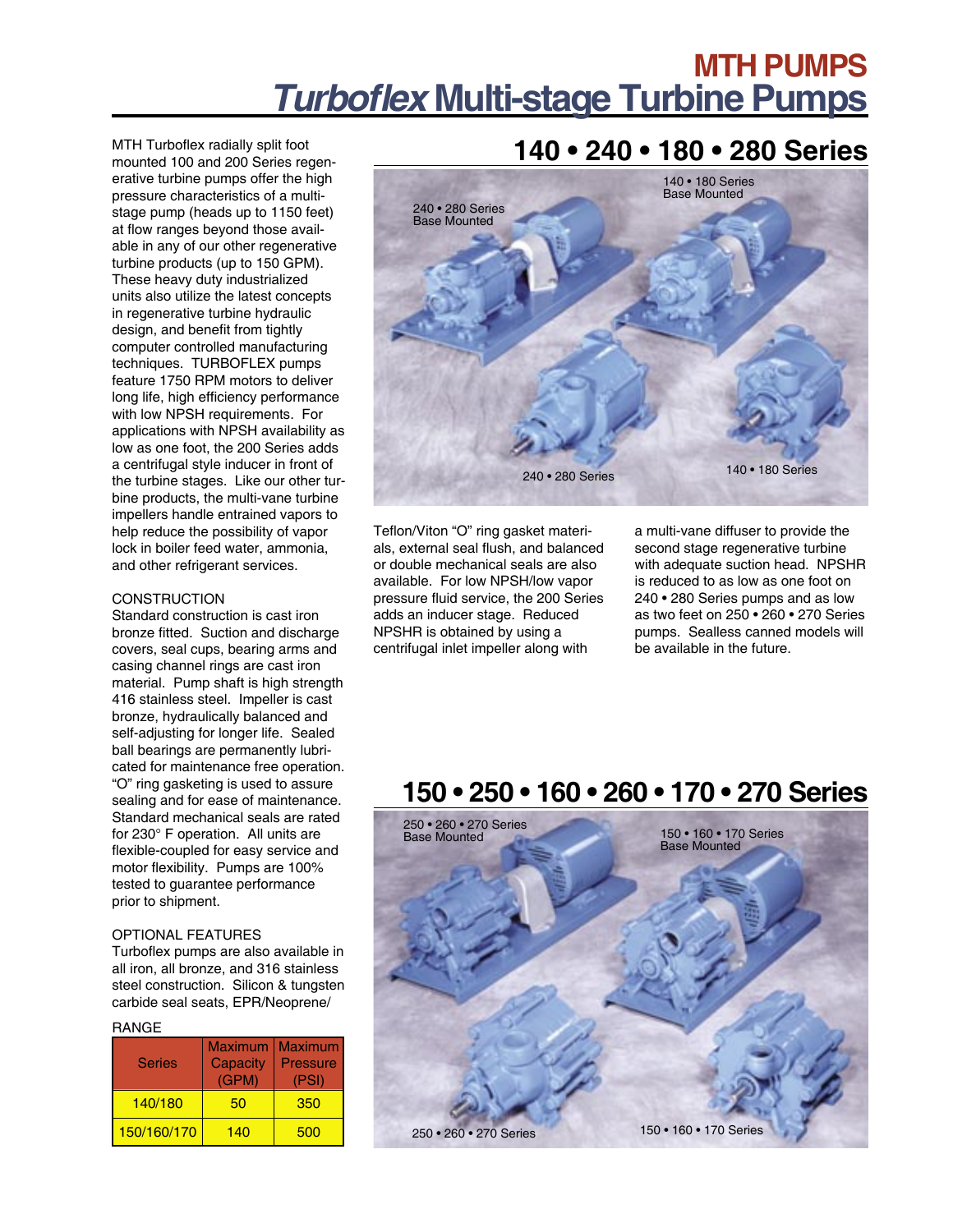# **MTH PUMPS Small Centrifugal Pumps**

### **C41 • C51 • C61 Series**

For customers whose needs fall into the lower pressure ranges, MTH is proud to offer two lines of small centrifugal pump products to complement our higher pressure regenerative turbines. Towards this end MTH has developed the high quality, low cost 4", 5", and 6" C Series, semi-open impeller, all stainless steel centrifugals for the OEM market. These units are cost competitive against stamped stainless steel centrifugals, but with a heavy duty cast impeller and casing design. Each pump model is pretrimmed and selected to provide the best pressure and capacity for a given impeller and motor horsepower combination (up to 3HP and 100GPM). Casing adjustment screws on the C Series take advantage of the semiopen impeller design by providing the capability to occasionally renew pump performance by tightening internal clearances and minimizing losses developed from normal wear. These

The 5", 6", 7", and 9" D Series, closed impeller, cast iron bronze fitted and all bronze centrifugal pumps were designed with more flexibility and options to cover the wide range of applications found in the general industrial market up to about 25HP. The D Series close-coupled centrifugal pumps provide economical high performance for 5 to 230 GPM applications requiring heads from 10 to 360 feet. Standard 56J and JM frame motors are utilized for increased motor options. Units are trimmed to order for each customer application. The D51 and D61 models are cast iron bronze fitted, while the D71DE and D91EF models are all bronze. Buna elastomers are standard on the entire D Series line. D Series pumps use carbon/ceramic seals as standard and are rated for 230°F (110°C) operation.

#### D SERIES RANGE

| <b>Series</b>                  | <b>Maximum</b><br>Capacity<br>(GPM) | <b>Maximum</b><br><b>Pressure</b><br>(PSI) |
|--------------------------------|-------------------------------------|--------------------------------------------|
| D <sub>51</sub> C <sub>D</sub> | 83                                  | 47                                         |
| D61DE                          | 110                                 | 63                                         |
| D71DE                          | 175                                 | 112                                        |
| D91EF                          | 230                                 | 155                                        |



units also make use of our custom manufactured D3 dual face motors found on our T31, E41, and E51 turbine pumps, and feature a stainless steel shaft and a heavy duty front motor bearing. D3 Motors also feature UL and CE approvals. The C Series standard construction is investment cast 316 SS casings and impellers with Viton elastomers. Options - See below.

### C SERIES RANGE

| <b>Series</b>   | <b>Maximum</b><br>Capacity<br>(GPM) | <b>Maximum</b><br><b>Pressure</b><br>(PSI) |
|-----------------|-------------------------------------|--------------------------------------------|
| C41             | 100                                 | 25                                         |
| C <sub>51</sub> | 80                                  | 40                                         |
| C61             |                                     |                                            |

### **D51 • D61 • D71 • D91 Series**



### OPTIONAL FEATURES

The C Series and D Series centrifugals both offer a variety of seal and elastomer options. The D Series also offers a wide variety of optional motors, as well as self-priming, vertical flange mount, and high temp seal cooling jacketed variants. For highly customized sealless centrifugal solutions for chemical process, refrigeration, and hot oil applications, please see our complete line of H Series sealless canned centrifugals.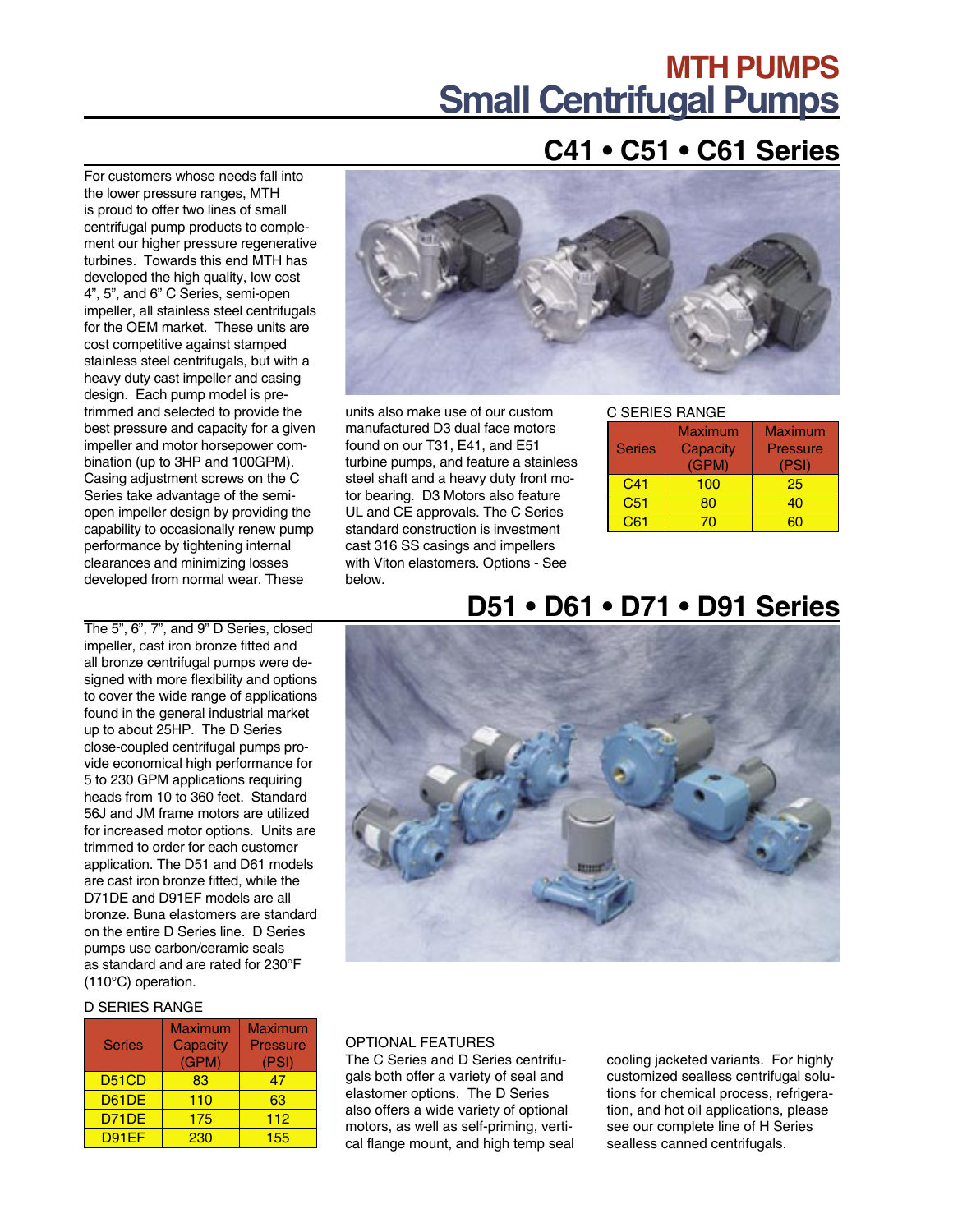# **MTH PUMPS Engineered Products and Accesories**



The mission of MTH Pumps is to design, develop, and produce pumping products to fit applications in which they are technically correct solutions that also address the peripheral needs of the customer. To

this end, the company has endeavored to become highly vertically integrated to maximize

the flexibility and agility of the company to meet product and customer needs. To facilitate the engineering centered nature of the company, MTH has acquired a number of resources needed to bring it to the leading edge of engineered product

design and development. MTH utilizes highly experienced

design engineers, solid modeling CAD software, rapid prototyping equipment, its own pattern and mold making shop, its own foundry and fabrication shop, state of the art auto-loading CNC

machining equipment, and a wealth of inspection and testing equipment to rapidly design and develop the right solution for the job. In many cases, the design of

custom pumps and accessories has netted a significant cost savings to the customer over the use of standard off the shelf products. Whether the customer is looking for a slight modification to one of our standard products, a totally new pump design, or a com-

pletely different kind of product, MTH has the broad range of resources required to complete

the task.

In the area of pump design, **MTH** has entered into the sealless pump market with sealless canned ver-

sions of many of our standard products such as the SM50, SL50, ST31, ST41,

ST51, SP31, and more are coming. The H Series sealless canned centrifugals are a substantial line of products that encompass flows in excess of 2100 GPM, heads in excess of 410 feet, temperatures from -95°F to 662°F (350°C), and features variants to handle corrosive

chemicals, slurries, refrigerants, hot oils, and any number of other fluid applications requiring heating or cooling jackets. Other custom OEM sealless products utilize extended shaft vertical immersible

or controlled leakage designs. We have also developed products for special centrifugal designs, DC applications in both sealless and sealed versions, disk friction centrifugals, axial flow turbines for aerial firefighting, and submersible craft trim and drain pumps. Other engineered products and accessories include the X41 Series of sealless

canned chiller pumps, seal quench glands to extend seal life in difficult applications, special valves and suction strainers, mounting brackets, stainless steel tanks and systems, and custom piping trees and manifolds. For MTH customers, our advice is always: "if you don't see it, please ask."

While MTH Pumps' primary talents lie in engineering design, our efforts to meet and exceed customer speci-



fications and satisfaction extend beyond the engineering and manufacturing

arena. Special sourcing arrangements, construction materials, custom assembly,

packaging, labeling, and testing services, quality surveillance, inventory stocking arrangements. and JIT ship-

ping schedules are all a part of the solution that our existing

customers have found in a valuable product partner that is MTH Pumps.